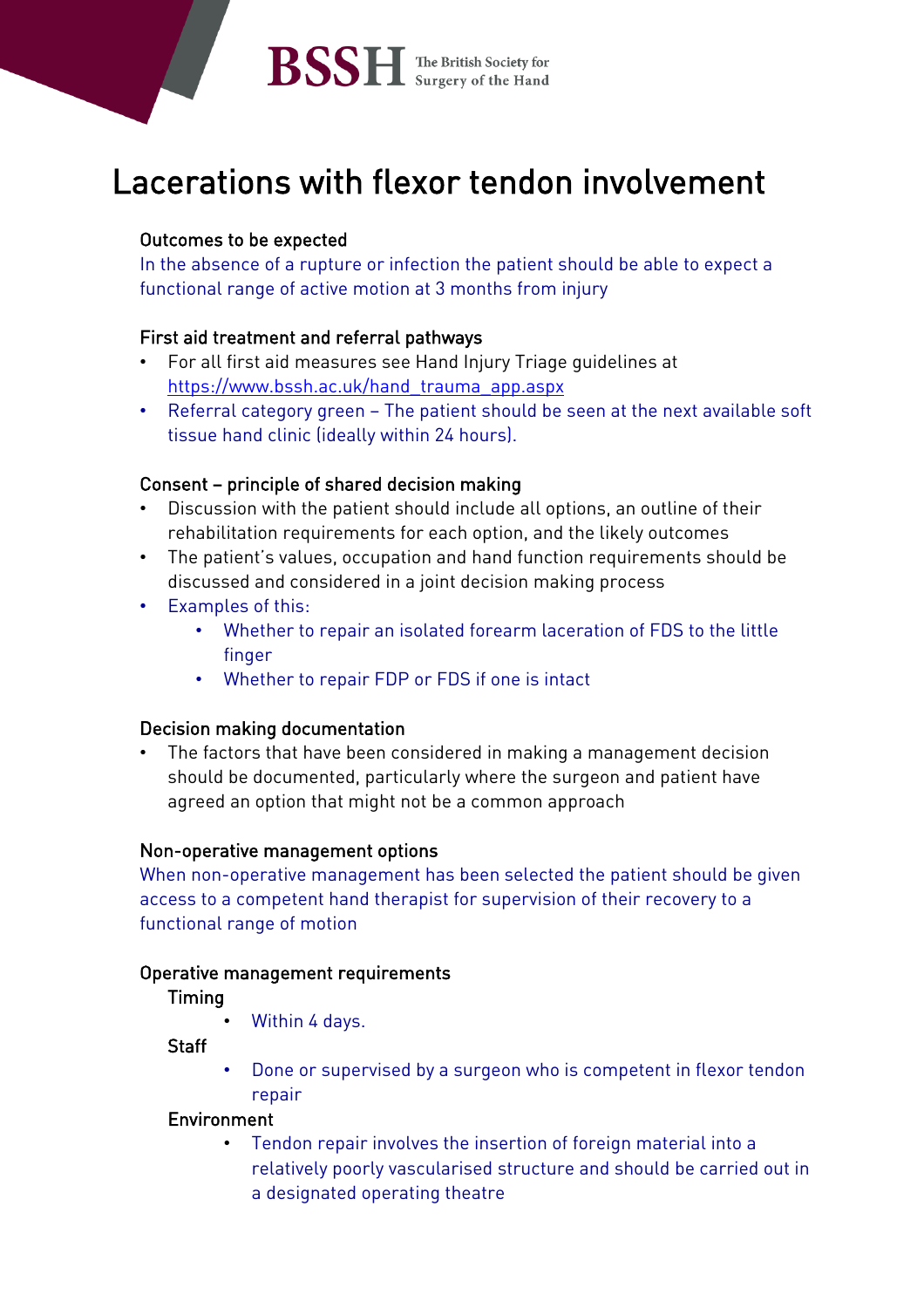# **BSSH** The British Society for

# Equipment

- Light
- Hand surgery instrumentation
- When needed, tourniquet and the associated infrastructure

## Technical aspects

- A suitable core suture should be selected for the size of the tendon. For example in an adult zone 2 this would be a minimum 4 strand locking configuration with at least a 3.0 calibre suture
- The technique used and level of the laceration as well as which pulleys have been damaged or released must be clearly documented in the operation note

### Therapy requirements

- Access to a competent hand therapist who will provide the support needed for a controlled active motion rehabilitation regime – see separate therapy standards for flexor tendons
- The first visit to a therapist after surgery should take place in 3-5 days
- Patients should be offered therapy at weekly intervals for the first 6 weeks at least.
- There should be easy communication and rapid access to the surgical team if the therapist has concerns at any point
- Follow up should continue to a minimum of 12 weeks

### Audit

- Regular or rolling audits of
	- Treatment times for surgery and therapy
	- Infection rate
	- Rupture rate
	- Tenolysis rate
	- DASH or other PROM score
	- TAM of the digits

### References

Murphy GR, Gardiner MD, Glass GE, Kreis IA, Jain A, Hettiaratchy S. Meta-analysis of antibiotics for simple hand injuries requiring surgery. Br J Surg. 2016, 103(5): 487-92

K Moriya, T Yoshizu, et al. Clinical Results of releasing the entire A2 Pulley after flexor tendon repair in zone 2C. J of Hand Surg Eur. 2016, 41(8): 822-828]